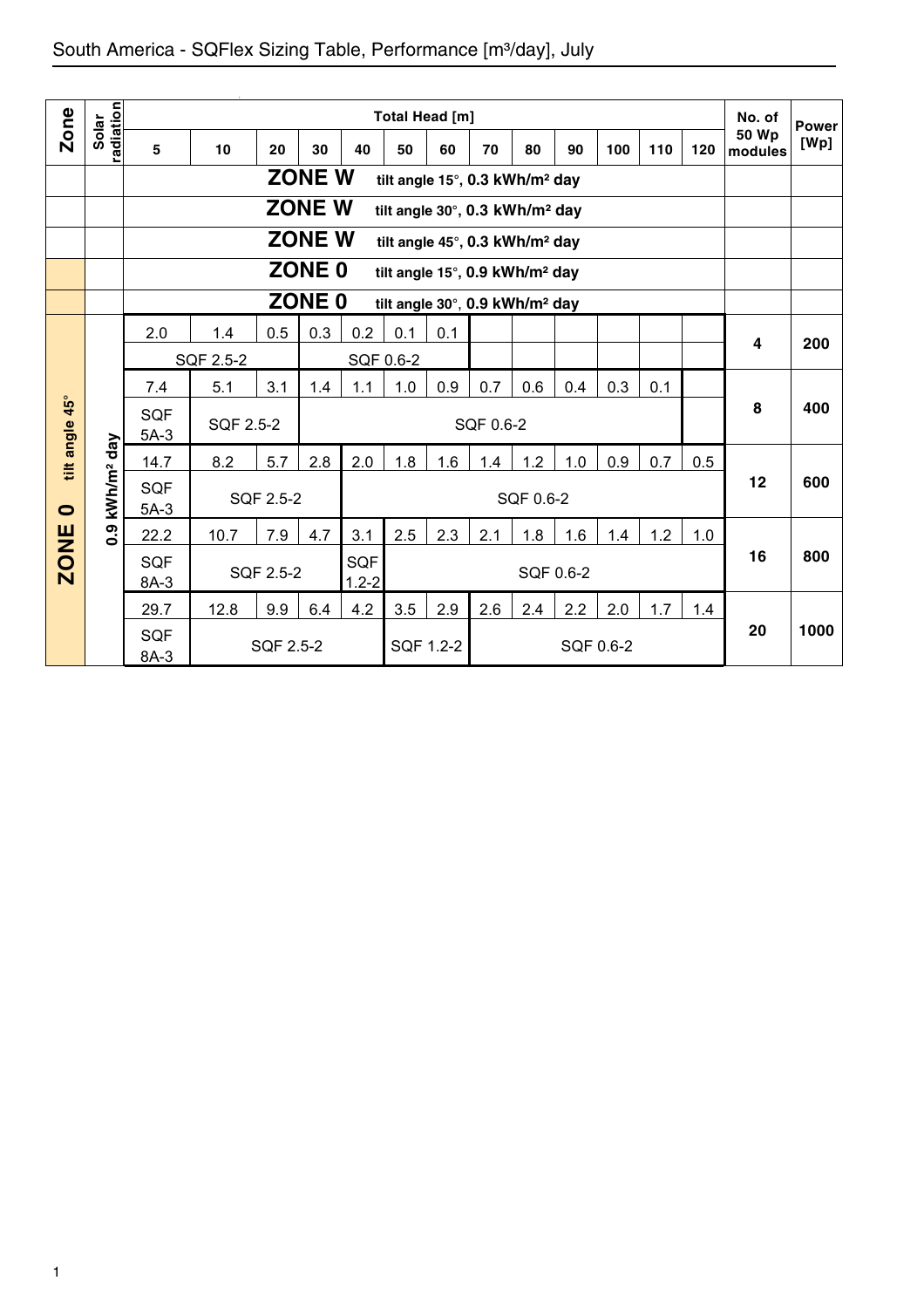| Zone                 |                           |                      |                      |                 |           |                  |            | Total Head [m] |     |           |           |           |     |           | No. of                  | <b>Power</b> |
|----------------------|---------------------------|----------------------|----------------------|-----------------|-----------|------------------|------------|----------------|-----|-----------|-----------|-----------|-----|-----------|-------------------------|--------------|
|                      | radiation<br>Solar        | 5                    | 10                   | 20              | 30        | 40               | 50         | 60             | 70  | 80        | 90        | 100       | 110 | 120       | <b>50 Wp</b><br>modules | [Wp]         |
|                      |                           |                      |                      |                 |           |                  |            |                |     |           |           |           |     |           | 4                       | 200          |
| tilt angle 15°       |                           |                      |                      |                 |           |                  |            |                |     |           |           |           |     |           | 8                       | 400          |
| $\blacktriangleleft$ |                           |                      |                      |                 |           |                  | Not actual |                |     |           |           |           |     |           | 12                      | 600          |
| <b>ZONE</b>          |                           |                      |                      |                 |           |                  |            |                |     |           |           |           |     |           | 16                      | 800          |
|                      |                           |                      |                      |                 |           |                  |            |                |     |           |           |           |     |           | 20                      | 1000         |
|                      |                           | 2.8                  | 2.0                  | 1.0             | 0.5       | 0.4              | 0.2        | 0.2            | 0.1 |           |           |           |     |           | 4                       | 200          |
|                      |                           |                      | SQF 2.5-2            |                 |           |                  | SQF 0.6-2  |                |     |           |           |           |     |           |                         |              |
|                      |                           | 10.5                 | 6.5                  | 4.4             | 1.8       | 1.5              | 1.4        | 1.2            | 1.0 | 0.8       | 0.6       | 0.5       | 0.3 | 0.2       |                         |              |
| tilt angle 30°       |                           | <b>SQF</b><br>$5A-3$ | SQF 2.5-2            |                 |           |                  |            |                |     | SQF 0.6-2 |           |           |     |           | 8                       | 400          |
|                      |                           | 19.3                 | 10.3                 | 7.3             | 4.0       | 2.8              | 2.3        | 2.1            | 1.8 | 1.6       | 1.4       | 1.2       | 1.0 | 0.7       |                         |              |
| $\blacktriangleleft$ | .5 kWh/m <sup>2</sup> day | SQF<br>$8A-3$        |                      | SQF 2.5-2       |           | SQF<br>$1.2 - 2$ |            |                |     |           | SQF 0.6-2 |           |     |           | 12                      | 600          |
|                      |                           | 28.9                 | 13.4                 | 10.2            | 6.2       | 4.0              | 3.4        | 2.9            | 2.6 | 2.3       | 2.1       | 1.9       | 1.6 | 1.4       |                         |              |
| <b>ZONE</b>          | ÷                         | <b>SQF</b><br>$8A-3$ |                      | SQF 2.5-2       |           |                  | SQF 1.2-2  |                |     |           | SQF 0.6-2 |           |     |           | 16                      | 800          |
|                      |                           | 37.4                 | 17.3                 | 12.7            | 8.3       | 5.7              | 4.4        | 3.8            | 3.2 | 3.0       | 2.7       | 2.5       | 2.2 | 1.9       |                         |              |
|                      |                           | <b>SQF</b><br>$8A-3$ |                      | <b>SQF 5A-3</b> |           |                  |            | SQF 1.2-2      |     |           |           | SQF 0.6-2 |     |           | 20                      | 1000         |
|                      |                           | 9.5                  | 6.2                  | 4.0             | 1.7       | 1.4              | 1.3        | 1.1            | 0.9 | 0.7       | 0.6       | 0.5       | 0.2 | 0.1       |                         |              |
|                      |                           | SQF<br>$5A-3$        | SQF 2.5-2            |                 |           |                  |            |                |     | SQF 0.6-2 |           |           |     |           | 4                       | 200          |
|                      |                           | 27.2                 | 12.7                 | 9.5             | 5.8       | 3.8              | 3.2        | 2.7            | 2.4 | 2.2       | 2.0       | 1.8       | 1.5 | 1.3       |                         |              |
| tilt angle 45°       |                           | SQF<br>8A-3          |                      | SQF 2.5-2       |           |                  | SQF 1.2-2  |                |     |           | SQF 0.6-2 |           |     |           | 8                       | 400          |
|                      |                           | 42.6                 | 20.8                 | 14.1            | 9.7       | 6.9              | 5.1        | 4.5            | 3.8 | 3.2       | 3.0       | 2.8       | 2.6 | 2.3       |                         |              |
| ⋖                    |                           | <b>SQF</b><br>14A-3  | <b>SQF</b><br>$5A-3$ |                 | SQF 2.5-2 |                  |            | SQF 1.2-2      |     |           |           | SQF 0.6-2 |     |           | 12                      | 600          |
|                      |                           | 56.5                 | 28.5                 | 16.5            | 13.2      | 9.9              | 7.7        | 6.0            | 5.4 | 4.7       | 4.0       | 3.5       | 3.2 | 2.9       |                         |              |
| <b>ZONE</b>          |                           | SQF<br>14A-3         | SQF<br>$5A-3$        |                 |           | SQF 2.5-2        |            |                |     | SQF 1.2-2 |           |           |     | SQF 0.6-2 | 16                      | 800          |
|                      |                           | 68.6                 | 37.5                 | 18.6            | 15.1      | 12.6             | 10.1       | 8.1            | 6.3 | 5.8       | 5.3       | 4.7       | 4.1 | 3.5       | 20                      | 1000         |
|                      |                           |                      | <b>SQF 14A-3</b>     |                 |           | <b>SQF 5A-6</b>  |            |                |     |           |           | SQF 1.2-2 |     |           |                         |              |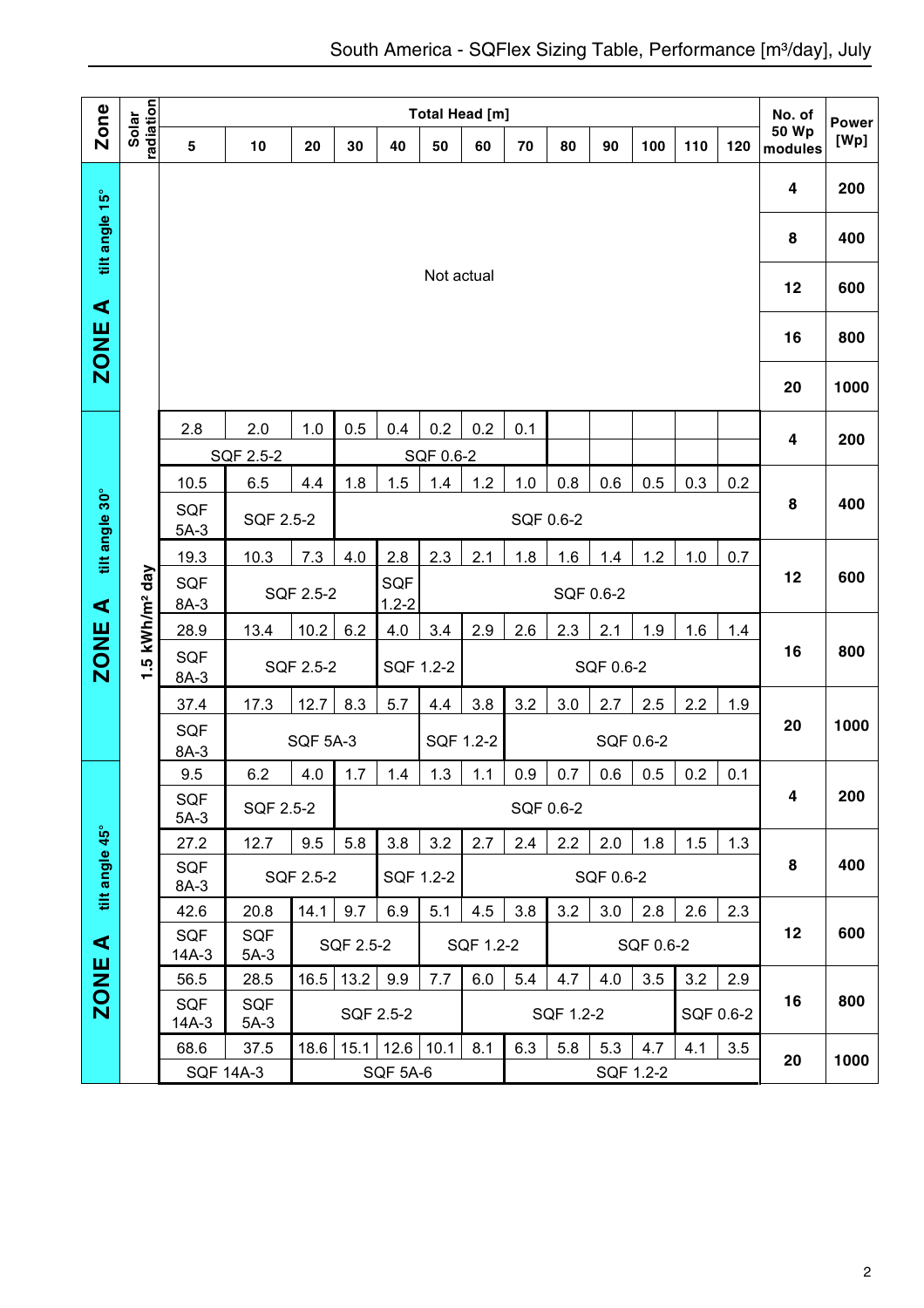|                                 |                    |                                                               |                      |                 |           |                         |                         | Total Head [m] |      |           |           |           |           |                         | No. of                  | <b>Power</b> |
|---------------------------------|--------------------|---------------------------------------------------------------|----------------------|-----------------|-----------|-------------------------|-------------------------|----------------|------|-----------|-----------|-----------|-----------|-------------------------|-------------------------|--------------|
| Zone                            | radiation<br>Solar | 5                                                             | 10                   | 20              | 30        | 40                      | 50                      | 60             | 70   | 80        | 90        | 100       | 110       | 120                     | <b>50 Wp</b><br>modules | [Wp]         |
|                                 |                    | 3.7                                                           | 2.8                  | 1.4             | 0.7       | 0.5                     | 0.4                     | 0.3            | 0.1  | 0.1       |           |           |           |                         | 4                       | 200          |
|                                 |                    |                                                               | SQF 2.5-2            |                 |           |                         | SQF 0.6-2               |                |      |           |           |           |           |                         |                         |              |
| $\frac{15^{\circ}}{15^{\circ}}$ |                    | 13.3                                                          | 8.1                  | 5.3             | 2.3       | 1.9                     | 1.7                     | 1.5            | 1.3  | 1.1       | 0.9       | 0.7       | 0.5       | 0.3                     |                         |              |
| tilt angle                      |                    | <b>SQF</b><br>$5A-3$                                          |                      | SQF 2.5-2       |           |                         |                         |                |      | SQF 0.6-2 |           |           |           |                         | 8                       | 400          |
|                                 |                    | 23.8                                                          | 12.2                 | 8.9             | 5.0       | 3.3                     | 2.8                     | 2.6            | 2.3  | 2.0       | 1.7       | 1.5       | 1.3       | 1.0                     |                         |              |
| <u>ന</u>                        |                    | <b>SQF</b><br>$8A-3$                                          |                      | SQF 2.5-2       |           | SQF<br>$1.2 - 2$        |                         |                |      | SQF 0.6-2 |           |           |           |                         | 12                      | 600          |
|                                 |                    | 35.5                                                          | 15.5                 | 12.1            | 7.7       | 4.9                     | 4.1                     | 3.5            | 3.2  | 2.9       | 2.6       | 2.3       | 2.0       | 1.7                     |                         |              |
| <b>ZONE</b>                     |                    | <b>SQF</b><br>$8A-3$                                          |                      | SQF 2.5-2       |           |                         | <b>SQF</b><br>$1.2 - 2$ |                |      |           | SQF 0.6-2 |           |           |                         | 16                      | 800          |
|                                 |                    | 45.2                                                          | 21.2                 | 14.8            | 10.2      | 7.1                     | 5.5                     | 4.7            | 3.8  | 3.5       | 3.3       | 3.1       | 2.7       | 2.4                     |                         |              |
|                                 |                    | SQF<br>8A-3                                                   | <b>SQF</b><br>$5A-3$ |                 | SQF 2.5-2 |                         |                         | SQF 1.2-2      |      |           |           | SQF 0.6-2 |           |                         | 20                      | 1000         |
|                                 |                    | 5.6                                                           | 4.4                  | 2.6             | 1.2       | 1.0                     | 0.8                     | 0.7            | 0.5  | 0.4       | 0.2       | 0.1       |           |                         | 4                       | 200          |
|                                 |                    |                                                               | SQF 2.5-2            |                 |           |                         |                         | SQF 0.6-2      |      |           |           |           |           |                         |                         |              |
|                                 |                    | 19.2                                                          | 10.4                 | 7.4             | 4.0       | 2.7                     | 2.3                     | 2.1            | 1.8  | 1.6       | 1.4       | 1.2       | 1.0       | 0.7                     |                         |              |
| tilt angle 30°                  |                    | <b>SQF</b><br>$8A-3$                                          |                      | SQF 2.5-2       |           | SQF<br>$1.2 - 2$        |                         |                |      | SQF 0.6-2 |           |           |           |                         | 8                       | 400          |
|                                 |                    | 33.4                                                          | 14.9                 | 11.5            | 7.3       | 4.8                     | 3.9                     | 3.3            | 3.0  | 2.7       | 2.4       | 2.2       | 1.9       | 1.7                     |                         |              |
|                                 |                    | 2.0 kWh/m <sup>2</sup> day<br><b>SQF</b><br>SQF 2.5-2<br>8A-3 |                      |                 |           | SQF                     |                         |                |      | SQF 0.6-2 |           |           |           | 12                      | 600                     |              |
| m                               |                    |                                                               |                      |                 |           |                         | $1.2 - 2$               |                |      |           |           |           |           |                         |                         |              |
| <b>ZONE</b>                     |                    | 45.6<br><b>SQF</b>                                            | 22.0<br><b>SQF</b>   | 15.0            | 10.5      | 7.3                     | 5.6                     | 4.8            | 4.0  | 3.5       | 3.3       | 3.1       | 2.7       | 2.4                     | 16                      | 800          |
|                                 |                    | 8A-3                                                          | $5A-3$               |                 | SQF 2.5-2 |                         |                         | SQF 1.2-2      |      |           |           | SQF 0.6-2 |           |                         |                         |              |
|                                 |                    | 57.5                                                          | 28.9                 | 17.0            | 13.3      | 9.9                     | 7.5                     | 6.2            | 5.4  | 4.6       | 3.9       | 3.5       | 3.3       | 3.0                     |                         |              |
|                                 |                    | <b>SQF</b>                                                    | <b>SQF</b>           |                 |           | SQF 2.5-2               |                         |                |      | SQF 1.2-2 |           |           | SQF 0.6-2 |                         | 20                      | 1000         |
|                                 |                    | $14A-3$<br>18.1                                               | $5A-3$<br>9.9        | 7.0             | 3.7       | 2.6                     | 2.2                     | 2.0            | 1.7  | 1.5       | 1.3       | 1.1       | 0.9       | 0.7                     |                         |              |
|                                 |                    | <b>SQF</b><br>$5A-3$                                          |                      | SQF 2.5-2       |           | <b>SQF</b><br>$1.2 - 2$ |                         |                |      | SQF 0.6-2 |           |           |           |                         | 4                       | 200          |
|                                 |                    | 43.4                                                          | 20.9                 | 14.4            | 9.9       | 6.9                     | 5.2                     | 4.5            | 3.8  | 3.3       | 3.1       | 2.9       | 2.6       | 2.3                     |                         |              |
| tilt angle 45°                  |                    | <b>SQF</b><br>8A-3                                            | <b>SQF</b><br>$5A-3$ |                 | SQF 2.5-2 |                         |                         | SQF 1.2-2      |      |           |           | SQF 0.6-2 |           |                         | 8                       | 400          |
|                                 |                    | 64.9                                                          | 33.0                 | 17.6            | 14.6      | 11.6                    | 9.0                     | 7.0            | 6.1  | 5.4       | 4.7       | 4.1       | 3.5       | 3.3                     |                         |              |
| E                               |                    | <b>SQF</b><br>14A-3                                           | <b>SQF</b><br>$5A-3$ |                 |           | SQF 2.5-2               |                         |                |      |           | SQF 1.2-2 |           |           | <b>SQF</b><br>$0.6 - 2$ | 12                      | 600          |
| <b>ZONE</b>                     |                    | 81.2                                                          | 48.1                 | 23.6            | 16.7      | 14.5                    | 12.5                    | 10.3           | 7.9  | 6.8       | 6.2       | 5.6       | 5.2       | 4.6                     |                         |              |
|                                 |                    |                                                               | <b>SQF 14A-3</b>     | SQF<br>$5A-6$   |           |                         | SQF 2.5-2               |                |      |           |           | SQF 1.2-2 |           |                         | 16                      | 800          |
|                                 |                    | 94.4                                                          | 60.6                 | 30.9            | 18.1      | 15.9                    | 14.4                    | 12.6           | 10.5 | 8.7       | 6.9       | 6.5       | 6.1       | 5.5                     | 20                      | 1000         |
|                                 |                    | <b>SQF 14A-3</b>                                              |                      | <b>SQF 5A-6</b> |           |                         |                         | SQF 2.5-2      |      |           |           |           | SQF 1.2-2 |                         |                         |              |
|                                 |                    |                                                               |                      |                 |           |                         |                         |                |      |           |           |           |           |                         |                         |              |
| 3                               |                    |                                                               |                      |                 |           |                         |                         |                |      |           |           |           |           |                         |                         |              |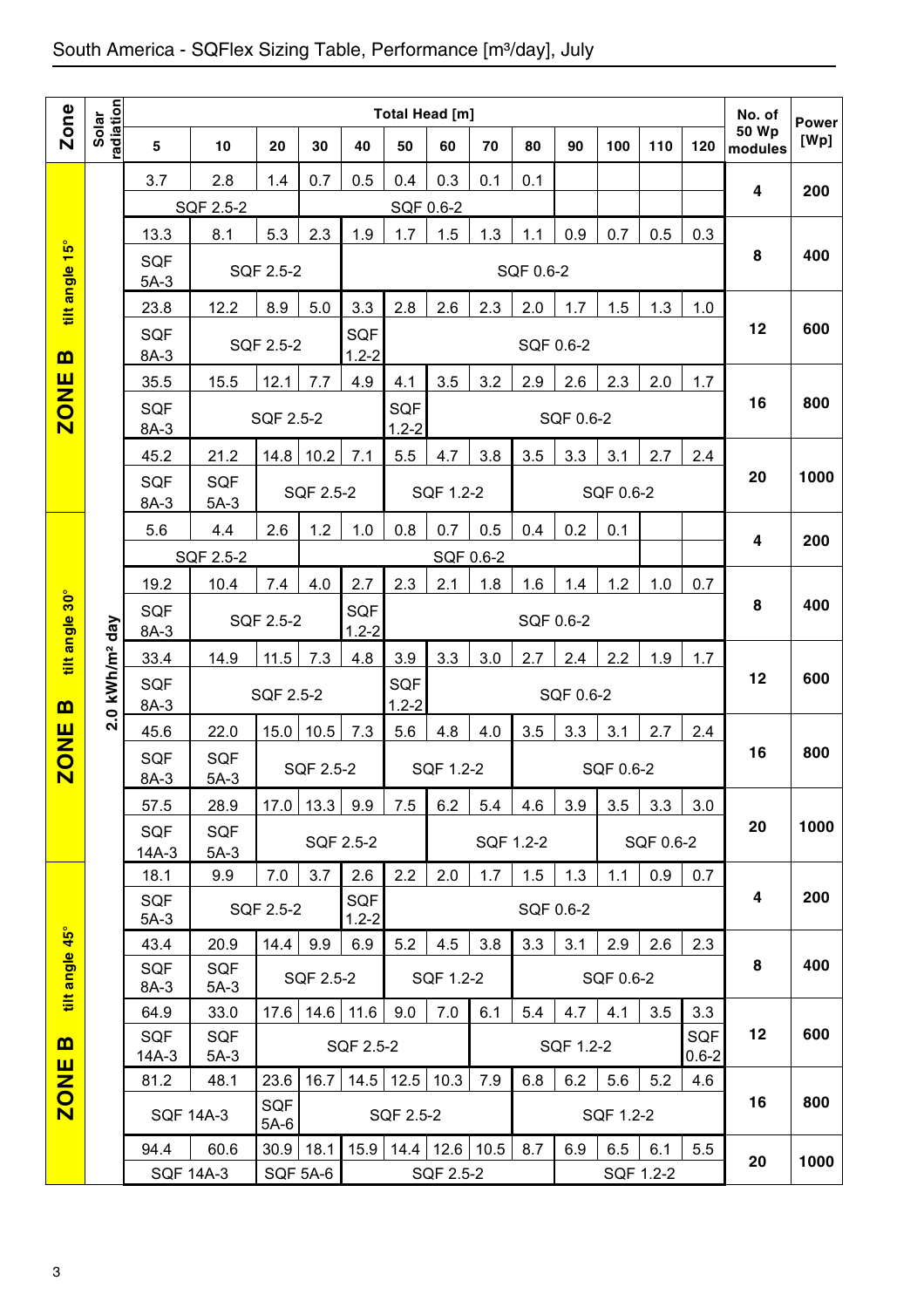|                |                            |                                                                                  |                      |                      |                 |                  | Total Head [m]   |           |           |           |                  |           |           |     | No. of           | <b>Power</b> |
|----------------|----------------------------|----------------------------------------------------------------------------------|----------------------|----------------------|-----------------|------------------|------------------|-----------|-----------|-----------|------------------|-----------|-----------|-----|------------------|--------------|
| Zone           | radiation<br>Solar         | $5\phantom{.0}$                                                                  | 10                   | 20                   | 30              | 40               | 50               | 60        | 70        | 80        | 90               | 100       | 110       | 120 | 50 Wp<br>modules | [Wp]         |
|                |                            | 6.1                                                                              | 4.8                  | 2.8                  | 1.3             | 1.1              | 0.9              | 0.8       | 0.6       | 0.4       | 0.3              | 0.1       |           |     |                  |              |
|                |                            |                                                                                  | SQF 2.5-2            |                      |                 |                  |                  | SQF 0.6-2 |           |           |                  |           |           |     | 4                | 200          |
|                |                            | 20.8                                                                             | 11.3                 | 8.0                  | 4.3             | 3.0              | 2.5              | 2.3       | 2.0       | 1.7       | 1.5              | 1.3       | 1.1       | 0.8 |                  |              |
| tilt angle 15° |                            | <b>SQF</b><br>8A-3                                                               |                      | SQF 2.5-2            |                 | SQF<br>$1.2 - 2$ |                  |           |           | SQF 0.6-2 |                  |           |           |     | 8                | 400          |
|                |                            | 36.7                                                                             | 15.9                 | 12.4                 | 8.0             | 5.2              | 4.3              | 3.5       | 3.3       | 3.0       | 2.7              | 2.4       | 2.1       | 1.8 |                  |              |
| $\bullet$      |                            | <b>SQF</b><br>8A-3                                                               |                      | SQF 2.5-2            |                 |                  | SQF<br>$1.2 - 2$ |           |           |           | SQF 0.6-2        |           |           |     | 12               | 600          |
|                |                            | 49.4                                                                             | 24.2                 | 16.0                 | 11.4            | 8.1              | 6.1              | 5.3       | 4.4       | 3.7       | 3.5              | 3.3       | 3.0       | 2.7 |                  |              |
| ZONE           |                            | <b>SQF</b><br>$14A-3$                                                            | <b>SQF</b><br>$5A-3$ |                      | SQF 2.5-2       |                  |                  | SQF 1.2-2 |           |           |                  | SQF 0.6-2 |           |     | 16               | 800          |
|                |                            | 62.9                                                                             | 31.5                 | 18.2                 | 14.3            | 10.8             | 8.2              | 6.8       | 5.9       | 5.1       | 4.2              | 3.8       | 3.6       | 3.3 |                  |              |
|                |                            | <b>SQF</b><br>14A-3                                                              | <b>SQF</b><br>$5A-3$ |                      |                 | SQF 2.5-2        |                  |           | SQF 1.2-2 |           |                  |           | SQF 0.6-2 |     | 20               | 1000         |
|                |                            | 11.8                                                                             | 7.2                  | 4.6                  | 2.0             | 1.7              | 1.5              | 1.3       | 1.1       | 0.9       | 0.7              | 0.6       | 0.4       | 0.2 |                  |              |
|                |                            | <b>SQF</b><br><b>SQF</b><br><b>SQF 2.5-2</b><br>SQF 0.6-2<br>$1.2 - 2$<br>$5A-3$ |                      |                      |                 |                  |                  |           |           |           |                  | 4         | 200       |     |                  |              |
|                |                            | 31.6                                                                             | 14.4                 | 11.0                 | 6.8             | 4.4              | 3.7              | 3.2       | 2.9       | 2.6       | 2.3              | 2.1       | 1.8       | 1.5 |                  |              |
| tilt angle 30° | 2.6 kWh/m <sup>2</sup> day | <b>SQF</b><br>8A-3                                                               |                      | <b>SQF 2.5-2</b>     |                 |                  | SQF<br>$1.2 - 2$ |           |           |           | SQF 0.6-2        |           |           |     | 8                | 400          |
|                |                            | 49.0                                                                             | 24.1                 | 15.9                 | 11.4            | 8.1              | 6.1              | 5.2       | 4.4       | 3.7       | 3.5              | 3.3       | 3.0       | 2.6 |                  |              |
| $\bullet$      |                            | <b>SQF</b><br>$14A-3$                                                            | SQF<br>$5A-3$        |                      | SQF 2.5-2       |                  |                  | SQF 1.2-2 |           |           |                  | SQF 0.6-2 |           |     | 12               | 600          |
| <b>ZONE</b>    |                            | 65.9                                                                             | 33.5                 | 18.0                 | 14.9            | 11.6             | 9.0              | 6.9       | 6.3       | 5.5       | 4.6              | 4.1       | 3.6       | 3.4 |                  |              |
|                |                            | <b>SQF</b><br>$14A-3$                                                            | <b>SQF</b><br>$5A-3$ |                      |                 | SQF 2.5-2        |                  |           |           | SQF 1.2-2 |                  |           | SQF 0.6-2 |     | 16               | 800          |
|                |                            | 78.7                                                                             | 44.0                 | 21.7                 | 16.7            | 14.2             | 11.9             | 9.4       | 7.2       | 6.7       | 6.0              | 5.4       | 4.8       | 4.2 | 20               | 1000         |
|                |                            |                                                                                  | <b>SQF 14A-3</b>     |                      |                 | <b>SQF 5A-6</b>  |                  |           |           |           | SQF 1.2-2        |           | SQF 0.6-2 |     |                  |              |
|                |                            | 28.5<br>SQF<br>8A-3                                                              | 13.5                 | 10.2<br>SQF 2.5-2    | 6.1             | 4.0              | 3.3<br>SQF 1.2-2 | 2.9       | 2.6       | 2.3       | 2.1<br>SQF 0.6-2 | 1.9       | 1.6       | 1.3 | 4                | 200          |
|                |                            | 61.7                                                                             | 31.0                 | 17.7                 | 14.2            | 10.6             | 8.0              | 6.6       | 5.8       | 5.0       | 4.1              | 3.7       | 3.5       | 3.2 |                  |              |
| tilt angle 45° |                            | <b>SQF</b><br>14A-3                                                              | <b>SQF</b><br>$5A-3$ |                      |                 | SQF 2.5-2        |                  |           |           | SQF 1.2-2 |                  |           | SQF 0.6-2 |     | 8                | 400          |
|                |                            | 85.1                                                                             | 49.8                 | 25.0                 | 17.4            | 15.3             | 13.3             | 10.9      | 8.2       | 7.2       | 6.6              | 6.0       | 5.4       | 4.8 |                  |              |
| $\circ$        |                            |                                                                                  | <b>SQF 14A-3</b>     | <b>SQF</b><br>$5A-6$ |                 |                  | SQF 2.5-2        |           |           |           |                  | SQF 1.2-2 |           |     | 12               | 600          |
| <b>ZONE</b>    |                            | 102                                                                              | 69.2                 | 34.8                 | 20.6            | 17.1             | 15.5             | 14.0      | 11.8      | 9.8       | 7.6              | 7.1       | 6.6       | 6.2 | 16               | 800          |
|                |                            |                                                                                  | <b>SQF 14A-3</b>     |                      | <b>SQF 5A-6</b> |                  |                  |           | SQF 2.5-2 |           |                  |           | SQF 1.2-2 |     |                  |              |
|                |                            | 114                                                                              | 82.7                 | 41.6                 | 26.9            | 18.1             | 16.9             | 15.4      | 13.6      | 12.1      | 9.9              | 7.7       | 7.4       | 6.9 | 20               | 1000         |
|                |                            |                                                                                  | <b>SQF 14A-3</b>     |                      | <b>SQF 5A-6</b> |                  |                  |           | SQF 2.5-2 |           |                  |           | SQF 1.2-2 |     |                  |              |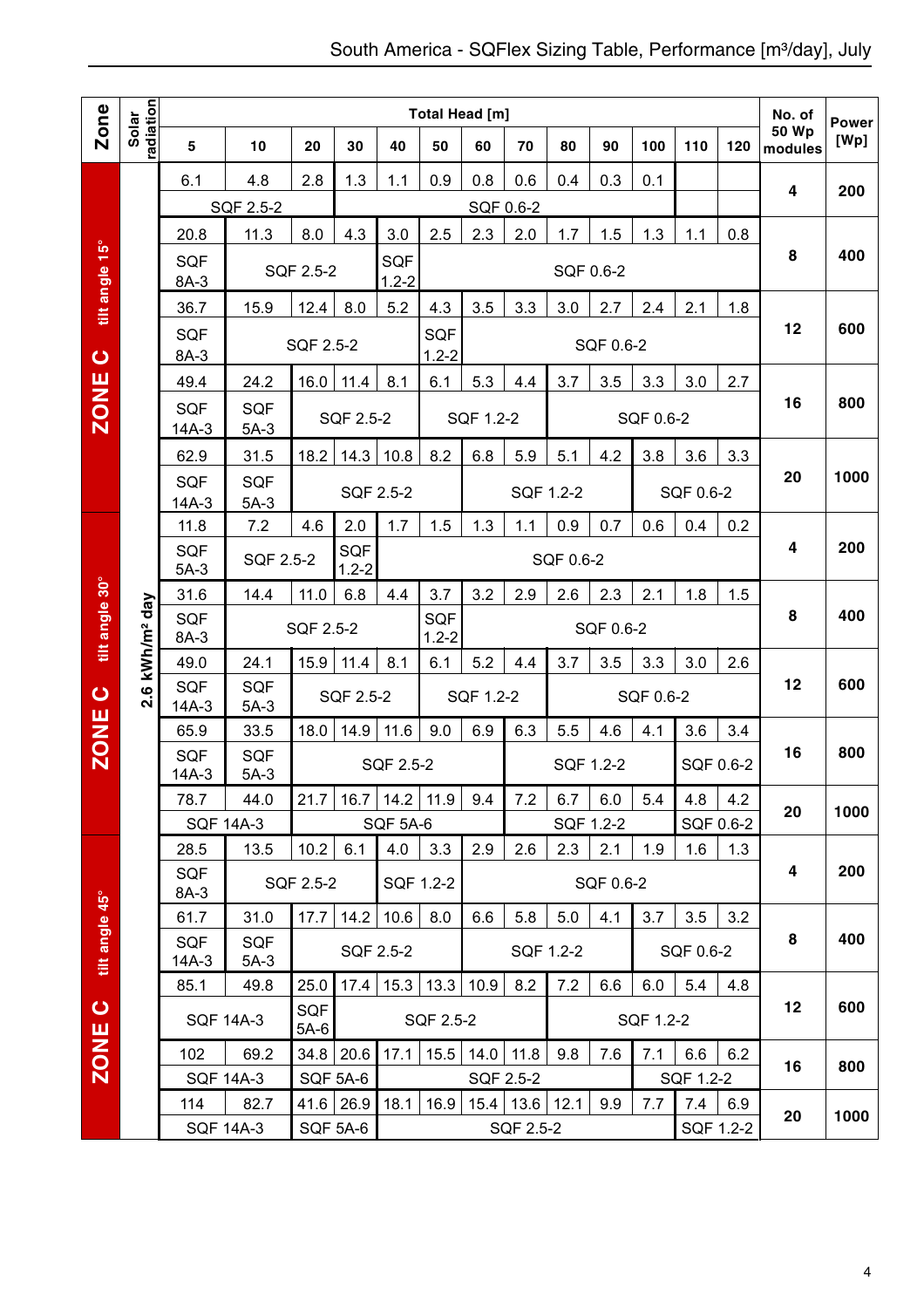|                |                        |                                                                                                                               |                      |                      |           |                                 | Total Head [m] |           |           |                  |           |           |           |         | No. of                  |                      |
|----------------|------------------------|-------------------------------------------------------------------------------------------------------------------------------|----------------------|----------------------|-----------|---------------------------------|----------------|-----------|-----------|------------------|-----------|-----------|-----------|---------|-------------------------|----------------------|
| <b>Zone</b>    | Solar<br>radiation     | 5                                                                                                                             | 10                   | 20                   | 30        | 40                              | 50             | 60        | 70        | 80               | 90        | 100       | 110       | 120     | <b>50 Wp</b><br>modules | <b>Power</b><br>[Wp] |
|                |                        | 10.6                                                                                                                          | 6.9                  | 4.3                  | 1.8       | 1.6                             | 1.4            | 1.2       | 1.0       | 0.8              | 0.6       | 0.5       | 0.3       | 0.1     |                         |                      |
|                |                        | <b>SQF</b><br>$5A-3$                                                                                                          | SQF 2.5-2            |                      |           |                                 |                |           | SQF 0.6-2 |                  |           |           |           |         | 4                       | 200                  |
|                |                        | 30.1                                                                                                                          | 14.0                 | 10.7                 | 6.4       | 4.2                             | 3.4            | 3.1       | 2.7       | 2.5              | 2.2       | 1.9       | 1.6       | 1.4     |                         |                      |
| tilt angle 15° |                        | <b>SQF</b><br>8A-3                                                                                                            |                      | SQF 2.5-2            |           | SQF 1.2-2                       |                |           |           |                  | SQF 0.6-2 |           |           |         | 8                       | 400                  |
|                |                        | 47.7                                                                                                                          | 22.9                 | 15.6                 | 10.9      | 7.6                             | 5.8            | 5.0       | 4.1       | 3.7              | 3.4       | 3.3       | 2.9       | 2.5     |                         |                      |
| $\Omega$       |                        | <b>SQF</b><br>8A-3                                                                                                            | <b>SQF</b><br>$5A-3$ |                      | SQF 2.5-2 |                                 |                | SQF 1.2-2 |           |                  |           | SQF 0.6-2 |           |         | 12                      | 600                  |
| <b>ZONE</b>    |                        | 64.5                                                                                                                          | 32.4                 | 18.5                 | 14.7      | 11.1                            | 8.5            | 6.9       | 6.1       | 5.2              | 4.4       | 3.8       | 3.6       | 3.4     |                         |                      |
|                |                        | <b>SQF</b><br>$14A-3$                                                                                                         | SQF<br>$5A-3$        |                      |           | SQF 2.5-2                       |                |           |           | SQF 1.2-2        |           |           | SQF 0.6-2 |         | 16                      | 800                  |
|                |                        | 77.5                                                                                                                          | 40.9                 | 20.5                 | 16.9      | 14.1                            | 11.4           | 8.9       | 7.3       | 6.6              | 5.9       | 5.2       | 4.4       | 3.8     | 20                      | 1000                 |
|                |                        | <b>SQF 14A-3</b>                                                                                                              |                      |                      |           | SQF 5A-6                        |                |           |           |                  | SQF 1.2-2 |           |           |         |                         |                      |
|                |                        | 17.4<br><b>SQF</b><br>$5A-3$                                                                                                  | 9.8                  | 6.8<br>SQF 2.5-2     | 3.4       | 2.4<br><b>SQF</b><br>$1.2 - 2$  | 2.1            | 1.9       | 1.7       | 1.5<br>SQF 0.6-2 | 1.3       | 1.1       | 0.8       | 0.6     | 4                       | 200                  |
|                |                        | 43.1                                                                                                                          | 20.0                 | 14.3                 | 9.7       | 6.6                             | 5.2            | 4.4       | 3.6       | 3.4              | 3.2       | 2.9       | 2.5       | 2.2     |                         |                      |
| tilt angle 30° | kWh/m <sup>2</sup> day | <b>SQF</b><br>8A-3                                                                                                            | <b>SQF</b><br>$5A-3$ |                      | SQF 2.5-2 |                                 | SQF 1.2-2      |           |           |                  | SQF 0.6-2 |           |           |         | 8                       | 400                  |
|                |                        | 14.8<br>8.8<br>6.9<br>6.2<br>4.5<br>3.9<br>65.2<br>33.0<br>18.1<br>11.4<br>5.4<br>3.6<br>3.4<br>Ņ<br><b>SQF</b><br><b>SQF</b> |                      |                      |           |                                 |                |           |           |                  |           |           |           | 12      | 600                     |                      |
| $\Omega$       | ຕ່                     | $14A-3$                                                                                                                       | $5A-3$               |                      |           | SQF 2.5-2                       |                |           |           | SQF 1.2-2        |           |           | SQF 0.6-2 |         |                         |                      |
|                |                        | 81.7                                                                                                                          | 46.3                 | 23.1                 | 17.1      | 14.7                            | 12.6           | 10.0      | 7.5       | 7.0              | 6.3       | 5.7       | 5.0       | 4.4     |                         |                      |
| <b>ZONE</b>    |                        | <b>SQF 14A-3</b>                                                                                                              |                      | <b>SQF</b><br>$5A-6$ |           |                                 | SQF 2.5-2      |           |           |                  |           | SQF 1.2-2 |           |         | 16                      | 800                  |
|                |                        | 94.7                                                                                                                          | 60.6                 |                      |           | $30.5$ 18.6 16.3 14.7 12.8 10.4 |                |           |           | 8.2              | 7.1       | 6.7       | $6.2\,$   | $5.6\,$ | 20                      | 1000                 |
|                |                        | <b>SQF 14A-3</b>                                                                                                              |                      | SQF<br>$5A-6$        |           |                                 |                | SQF 2.5-2 |           |                  |           | SQF 1.2-2 |           |         |                         |                      |
|                |                        |                                                                                                                               |                      |                      |           |                                 |                |           |           |                  |           |           |           |         | 4                       | 200                  |
| tilt angle 45° |                        |                                                                                                                               |                      |                      |           |                                 |                |           |           |                  |           |           |           |         | 8                       | 400                  |
|                |                        |                                                                                                                               |                      |                      |           |                                 | Not actual     |           |           |                  |           |           |           |         | 12                      | 600                  |
| ZONE D         |                        |                                                                                                                               |                      |                      |           |                                 |                |           |           |                  |           |           |           |         | 16                      | 800                  |
|                |                        |                                                                                                                               |                      |                      |           |                                 |                |           |           |                  |           |           |           |         | 20                      | 1000                 |
| 5              |                        |                                                                                                                               |                      |                      |           |                                 |                |           |           |                  |           |           |           |         |                         |                      |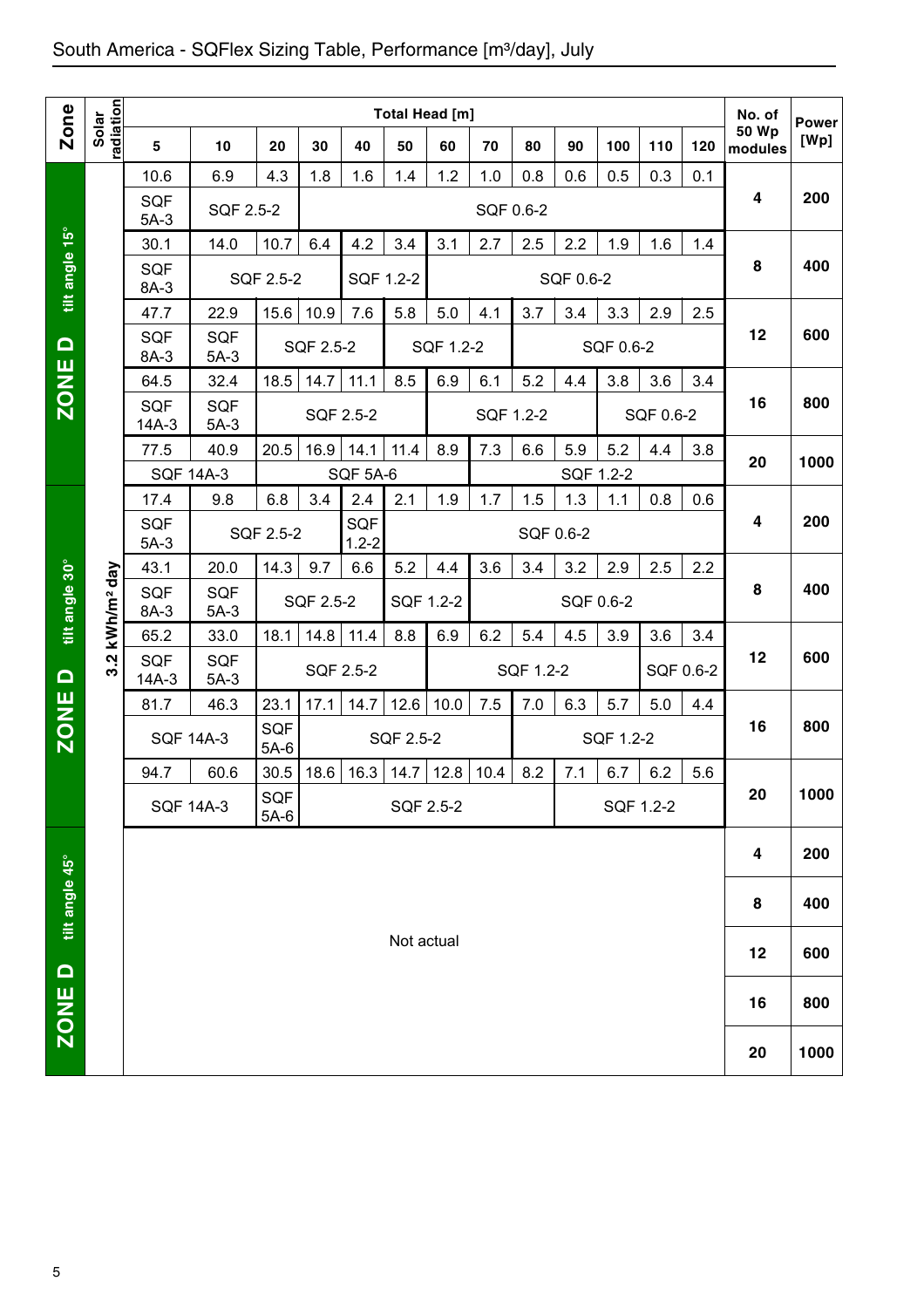| <b>Zone</b>    |                        |                       |                      |                      |                 |                  |            | Total Head [m] |           |           |           |           |           |                  | No. of                  | <b>Power</b> |
|----------------|------------------------|-----------------------|----------------------|----------------------|-----------------|------------------|------------|----------------|-----------|-----------|-----------|-----------|-----------|------------------|-------------------------|--------------|
|                | radiation<br>Solar     | 5                     | 10                   | 20                   | 30              | 40               | 50         | 60             | 70        | 80        | 90        | 100       | 110       | 120              | <b>50 Wp</b><br>modules | [Wp]         |
|                |                        | 14.8                  | 8.8                  | 5.9                  | 2.7             | 2.1              | 1.8        | 1.6            | 1.4       | 1.2       | 1.0       | 0.8       | 0.6       | 0.4              |                         |              |
|                |                        | <b>SQF</b><br>$5A-3$  |                      | SQF 2.5-2            |                 |                  |            |                |           | SQF 0.6-2 |           |           |           |                  | 4                       | 200          |
| $15^{\circ}$   |                        | 38.8                  | 16.9                 | 13.0                 | 8.5             | 5.6              | 4.6        | 3.8            | 3.4       | 3.1       | 2.8       | 2.6       | 2.2       | 1.9              |                         |              |
| tilt angle     |                        | SQF<br>8A-3           | <b>SQF</b><br>$5A-3$ |                      | SQF 2.5-2       |                  |            | SQF 1.2-2      |           |           | SQF 0.6-2 |           |           |                  | 8                       | 400          |
|                |                        | 59.5                  | 29.6                 | 17.9                 | 13.5            | 10.0             | 7.5        | 6.4            | 5.5       | 4.7       | 3.9       | 3.7       | 3.4       | 3.2              |                         |              |
| ш              |                        | <b>SQF</b><br>$14A-3$ | <b>SQF</b><br>$5A-3$ |                      |                 | SQF 2.5-2        |            |                | SQF 1.2-2 |           |           |           | SQF 0.6-2 |                  | 12                      | 600          |
|                |                        | 76.5                  | 39.7                 | 20.1                 | 16.8            | 13.8             | 11.1       | 8.7            | 7.2       | 6.6       | 5.8       | 5.1       | 4.3       | 3.8              |                         |              |
| <b>ZONE</b>    |                        |                       | <b>SQF 14A-3</b>     |                      |                 | SQF 2.5-2        |            |                |           |           | SQF 1.2-2 |           |           | SQF<br>$0.6 - 2$ | 16                      | 800          |
|                |                        | 89.3                  | 53.9                 | 27.0                 | 18.4            | 16.0             | 14.0       | 11.8           | 8.9       | 7.5       | 6.9       | 6.4       | 5.8       | 5.2              |                         |              |
|                |                        |                       | <b>SQF 14A-3</b>     | SQF<br>$5A-6$        |                 |                  | SQF 2.5-2  |                |           |           |           | SQF 1.2-2 |           |                  | 20                      | 1000         |
|                |                        | 23.2                  | 12.0                 | 8.7                  | 4.8             | 3.3              | 2.7        | 2.5            | 2.2       | 1.9       | 1.7       | 1.5       | 1.2       | 1.0              |                         |              |
|                |                        | <b>SQF</b><br>8A-3    |                      | SQF 2.5-2            |                 | SQF<br>$1.2 - 2$ |            |                |           | SQF 0.6-2 |           |           |           |                  | 4                       | 200          |
|                |                        | 53.5                  | 26.4                 | 16.7                 | 12.3            | 8.9              | 6.6        | 5.7            | 4.8       | 4.0       | 3.7       | 3.5       | 3.2       | 2.9              |                         |              |
| tilt angle 30° | kWh/m <sup>2</sup> day | <b>SQF</b><br>$14A-3$ | <b>SQF</b><br>$5A-3$ |                      | SQF 2.5-2       |                  |            | SQF 1.2-2      |           |           |           |           | SQF 0.6-2 |                  | 8                       | 400          |
|                | <u>ვ.</u>              | 77.4                  | 41.3                 | 20.6                 | 16.7            | 14.1             | 11.5       | 8.9            | 7.2       | 6.6       | 5.9       | 5.2       | 4.5       | 3.9              | 12                      | 600          |
| ш              |                        | <b>SQF 14A-3</b>      |                      |                      |                 | SQF 5A-6         |            |                |           |           | SQF 1.2-2 |           |           |                  |                         |              |
|                |                        | 94.1                  | 59.8                 | 30.0                 | 18.8            | 16.4             | 14.7       | 12.7           | 10.2      | 7.9       | 7.1       | 6.7       | 6.2       | 5.6              |                         |              |
| <b>ZONE</b>    |                        |                       | <b>SQF 14A-3</b>     | <b>SQF</b><br>$5A-6$ |                 |                  |            | SQF 2.5-2      |           |           |           |           | SQF 1.2-2 |                  | 16                      | 800          |
|                |                        | 108                   | 75.2                 | 37.7                 | 23.3            | 17.9             | 16.2       | 14.6           | 12.7      | 10.8      | 8.5       | 7.4       | 7.0       | 6.5              | 20                      | 1000         |
|                |                        |                       | <b>SQF 14A-3</b>     |                      | <b>SQF 5A-6</b> |                  |            | SQF 2.5-2      |           |           |           |           | SQF 1.2-2 |                  |                         |              |
|                |                        |                       |                      |                      |                 |                  |            |                |           |           |           |           |           |                  | 4                       | 200          |
| tilt angle 45° |                        |                       |                      |                      |                 |                  |            |                |           |           |           |           |           | 8                | 400                     |              |
|                |                        |                       |                      |                      |                 |                  | Not actual |                |           |           |           |           |           |                  | 12                      | 600          |
| ZONE E         |                        |                       |                      |                      |                 |                  |            |                |           |           |           |           |           |                  | 16                      | 800          |
|                |                        |                       |                      |                      |                 |                  |            |                |           |           |           |           |           |                  | 20                      | 1000         |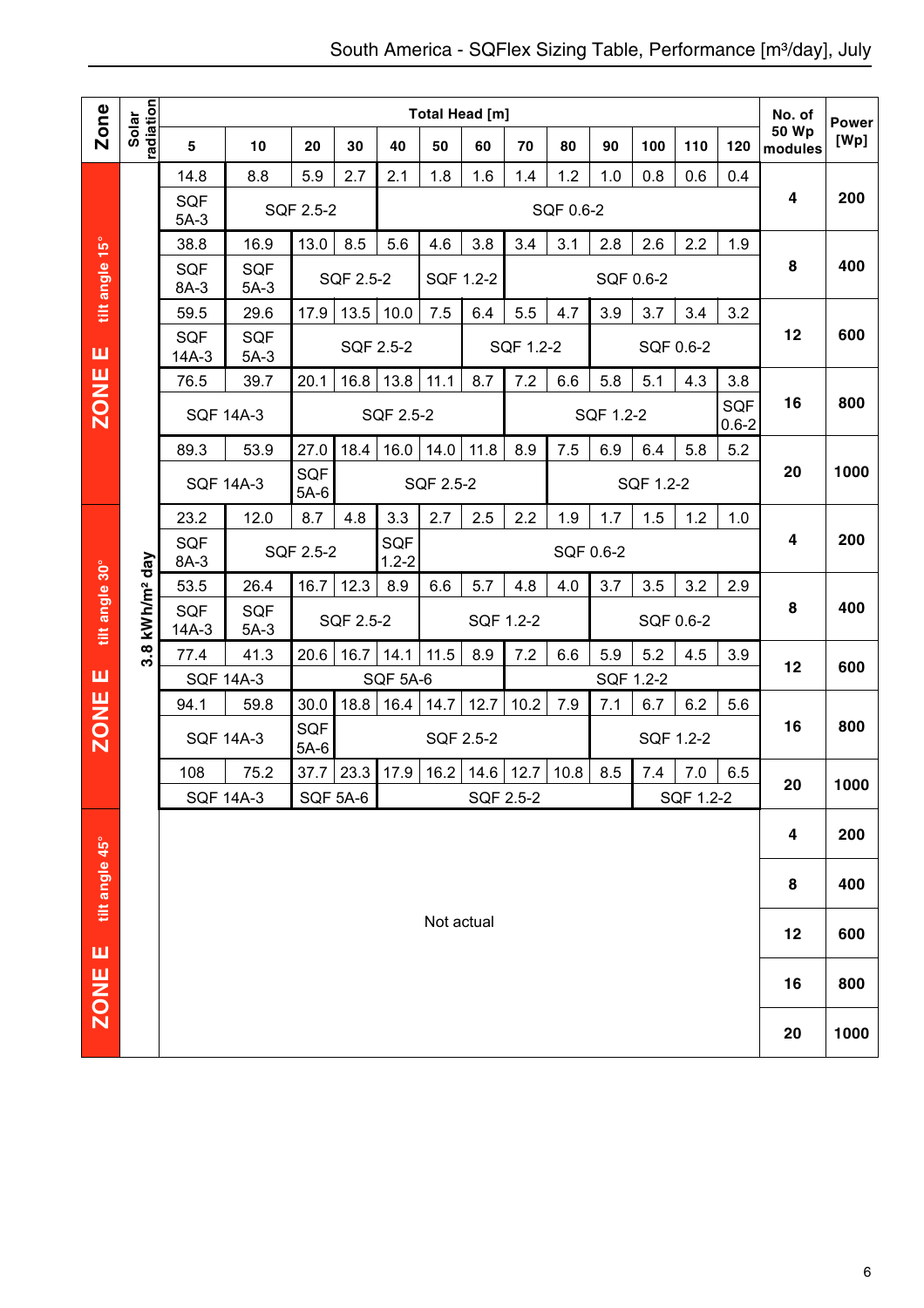| Solar<br>radiation<br>Zone<br><b>50 Wp</b><br>5<br>50<br>80<br>10<br>20<br>30<br>40<br>60<br>70<br>90<br>100<br>110<br>120<br>modules<br>19.0<br>10.5<br>7.4<br>3.7<br>2.6<br>2.3<br>2.1<br>1.8<br>1.6<br>1.4<br>1.2<br>0.9<br>0.6<br>4<br>SQF<br><b>SQF</b><br>SQF 2.5-2<br>SQF 0.6-2<br>$1.2 - 2$<br>$5A-3$<br>tilt angle 15°<br>15.2<br>7.3<br>4.8<br>3.2<br>2.8<br>46.2<br>21.9<br>10.5<br>5.6<br>3.9<br>3.6<br>3.4<br>2.4<br>8<br><b>SQF</b><br><b>SQF</b><br>SQF 2.5-2<br>SQF 1.2-2<br>SQF 0.6-2<br>$5A-3$<br>8A-3<br>12.2<br>19.3<br>15.6<br>9.6<br>7.3<br>6.6<br>5.9<br>5.0<br>4.2<br>3.8<br>3.6<br>69.7<br>35.4<br>12<br><b>SQF</b><br><b>SQF</b><br>SQF 2.5-2<br>SQF 1.2-2<br>SQF 0.6-2<br>Щ<br>$14A-3$<br>$5A-3$<br><b>ZONE</b><br>18.1<br>15.5<br>13.5<br>7.3<br>5.5<br>86.2<br>50.1<br>25.2<br>11.0<br>8.2<br>6.7<br>6.1<br>4.7<br>16<br><b>SQF</b><br><b>SQF 14A-3</b><br><b>SQF 2.5-2</b><br>SQF 1.2-2<br>$5A-6$<br>32.8<br>19.7<br>13.6<br>11.3<br>6.6<br>99.8<br>65.8<br>17.2<br>15.5<br>9.0<br>7.5<br>7.0<br>6.1<br>20<br>SQF<br><b>SQF 14A-3</b><br>SQF 2.5-2<br>SQF 1.2-2<br>$5A-6$<br>3.3<br>3.0<br>10.5<br>6.2<br>2.7<br>2.4<br>1.9<br>1.6<br>1.3<br>29.2<br>13.8<br>4.1<br>2.1<br>4<br><b>SQF</b><br>SQF 2.5-2<br>SQF 1.2-2<br>SQF 0.6-2<br>day<br>8A-3<br>tilt angle 30°<br>10.8<br>8.2<br>4.4 kWh/m <sup>2</sup><br>63.4<br>31.8<br>18.5<br>14.4<br>6.8<br>5.9<br>5.1<br>4.2<br>3.8<br>3.6<br>3.3<br>8<br><b>SQF</b><br><b>SQF</b><br>SQF 2.5-2<br>SQF 1.2-2<br>SQF 0.6-2<br>$5A-3$<br>$14A-3$<br>25.6<br>18.1<br>8.3<br>6.8<br>6.2<br>5.6<br>51.0<br>15.7<br>13.6<br>11.1<br>7.4<br>4.8<br>86.9<br>Щ<br>12<br>SQF<br><b>SQF 14A-3</b><br>SQF 2.5-2<br>SQF 1.2-2<br><b>ZONE</b><br>$5A-6$<br>35.6<br>21.1<br>17.8<br>15.9<br>14.4<br>12.2<br>10.1<br>7.3<br>6.9<br>105<br>71.1<br>7.7<br>6.4<br>16<br><b>SQF 14A-3</b><br>SQF 2.5-2<br><b>SQF 5A-6</b><br>SQF 1.2-2<br>42.7<br>27.7<br>19.0   17.4   15.8   14.0   12.4  <br>7.9<br>119<br>85.1<br>10.3<br>7.6<br>7.2<br>20 | <b>Power</b><br>[Wp]<br>200<br>400<br>600<br>800<br>1000<br>200 |
|------------------------------------------------------------------------------------------------------------------------------------------------------------------------------------------------------------------------------------------------------------------------------------------------------------------------------------------------------------------------------------------------------------------------------------------------------------------------------------------------------------------------------------------------------------------------------------------------------------------------------------------------------------------------------------------------------------------------------------------------------------------------------------------------------------------------------------------------------------------------------------------------------------------------------------------------------------------------------------------------------------------------------------------------------------------------------------------------------------------------------------------------------------------------------------------------------------------------------------------------------------------------------------------------------------------------------------------------------------------------------------------------------------------------------------------------------------------------------------------------------------------------------------------------------------------------------------------------------------------------------------------------------------------------------------------------------------------------------------------------------------------------------------------------------------------------------------------------------------------------------------------------------------------------------------------------------------------------------------------------------|-----------------------------------------------------------------|
|                                                                                                                                                                                                                                                                                                                                                                                                                                                                                                                                                                                                                                                                                                                                                                                                                                                                                                                                                                                                                                                                                                                                                                                                                                                                                                                                                                                                                                                                                                                                                                                                                                                                                                                                                                                                                                                                                                                                                                                                      |                                                                 |
|                                                                                                                                                                                                                                                                                                                                                                                                                                                                                                                                                                                                                                                                                                                                                                                                                                                                                                                                                                                                                                                                                                                                                                                                                                                                                                                                                                                                                                                                                                                                                                                                                                                                                                                                                                                                                                                                                                                                                                                                      |                                                                 |
|                                                                                                                                                                                                                                                                                                                                                                                                                                                                                                                                                                                                                                                                                                                                                                                                                                                                                                                                                                                                                                                                                                                                                                                                                                                                                                                                                                                                                                                                                                                                                                                                                                                                                                                                                                                                                                                                                                                                                                                                      |                                                                 |
|                                                                                                                                                                                                                                                                                                                                                                                                                                                                                                                                                                                                                                                                                                                                                                                                                                                                                                                                                                                                                                                                                                                                                                                                                                                                                                                                                                                                                                                                                                                                                                                                                                                                                                                                                                                                                                                                                                                                                                                                      |                                                                 |
|                                                                                                                                                                                                                                                                                                                                                                                                                                                                                                                                                                                                                                                                                                                                                                                                                                                                                                                                                                                                                                                                                                                                                                                                                                                                                                                                                                                                                                                                                                                                                                                                                                                                                                                                                                                                                                                                                                                                                                                                      |                                                                 |
|                                                                                                                                                                                                                                                                                                                                                                                                                                                                                                                                                                                                                                                                                                                                                                                                                                                                                                                                                                                                                                                                                                                                                                                                                                                                                                                                                                                                                                                                                                                                                                                                                                                                                                                                                                                                                                                                                                                                                                                                      |                                                                 |
|                                                                                                                                                                                                                                                                                                                                                                                                                                                                                                                                                                                                                                                                                                                                                                                                                                                                                                                                                                                                                                                                                                                                                                                                                                                                                                                                                                                                                                                                                                                                                                                                                                                                                                                                                                                                                                                                                                                                                                                                      |                                                                 |
|                                                                                                                                                                                                                                                                                                                                                                                                                                                                                                                                                                                                                                                                                                                                                                                                                                                                                                                                                                                                                                                                                                                                                                                                                                                                                                                                                                                                                                                                                                                                                                                                                                                                                                                                                                                                                                                                                                                                                                                                      |                                                                 |
|                                                                                                                                                                                                                                                                                                                                                                                                                                                                                                                                                                                                                                                                                                                                                                                                                                                                                                                                                                                                                                                                                                                                                                                                                                                                                                                                                                                                                                                                                                                                                                                                                                                                                                                                                                                                                                                                                                                                                                                                      |                                                                 |
|                                                                                                                                                                                                                                                                                                                                                                                                                                                                                                                                                                                                                                                                                                                                                                                                                                                                                                                                                                                                                                                                                                                                                                                                                                                                                                                                                                                                                                                                                                                                                                                                                                                                                                                                                                                                                                                                                                                                                                                                      |                                                                 |
|                                                                                                                                                                                                                                                                                                                                                                                                                                                                                                                                                                                                                                                                                                                                                                                                                                                                                                                                                                                                                                                                                                                                                                                                                                                                                                                                                                                                                                                                                                                                                                                                                                                                                                                                                                                                                                                                                                                                                                                                      |                                                                 |
|                                                                                                                                                                                                                                                                                                                                                                                                                                                                                                                                                                                                                                                                                                                                                                                                                                                                                                                                                                                                                                                                                                                                                                                                                                                                                                                                                                                                                                                                                                                                                                                                                                                                                                                                                                                                                                                                                                                                                                                                      |                                                                 |
|                                                                                                                                                                                                                                                                                                                                                                                                                                                                                                                                                                                                                                                                                                                                                                                                                                                                                                                                                                                                                                                                                                                                                                                                                                                                                                                                                                                                                                                                                                                                                                                                                                                                                                                                                                                                                                                                                                                                                                                                      |                                                                 |
|                                                                                                                                                                                                                                                                                                                                                                                                                                                                                                                                                                                                                                                                                                                                                                                                                                                                                                                                                                                                                                                                                                                                                                                                                                                                                                                                                                                                                                                                                                                                                                                                                                                                                                                                                                                                                                                                                                                                                                                                      |                                                                 |
|                                                                                                                                                                                                                                                                                                                                                                                                                                                                                                                                                                                                                                                                                                                                                                                                                                                                                                                                                                                                                                                                                                                                                                                                                                                                                                                                                                                                                                                                                                                                                                                                                                                                                                                                                                                                                                                                                                                                                                                                      | 400                                                             |
|                                                                                                                                                                                                                                                                                                                                                                                                                                                                                                                                                                                                                                                                                                                                                                                                                                                                                                                                                                                                                                                                                                                                                                                                                                                                                                                                                                                                                                                                                                                                                                                                                                                                                                                                                                                                                                                                                                                                                                                                      |                                                                 |
|                                                                                                                                                                                                                                                                                                                                                                                                                                                                                                                                                                                                                                                                                                                                                                                                                                                                                                                                                                                                                                                                                                                                                                                                                                                                                                                                                                                                                                                                                                                                                                                                                                                                                                                                                                                                                                                                                                                                                                                                      | 600                                                             |
|                                                                                                                                                                                                                                                                                                                                                                                                                                                                                                                                                                                                                                                                                                                                                                                                                                                                                                                                                                                                                                                                                                                                                                                                                                                                                                                                                                                                                                                                                                                                                                                                                                                                                                                                                                                                                                                                                                                                                                                                      | 800                                                             |
|                                                                                                                                                                                                                                                                                                                                                                                                                                                                                                                                                                                                                                                                                                                                                                                                                                                                                                                                                                                                                                                                                                                                                                                                                                                                                                                                                                                                                                                                                                                                                                                                                                                                                                                                                                                                                                                                                                                                                                                                      |                                                                 |
| SQF 5A-6<br>SQF 1.2-2<br><b>SQF 14A-3</b><br>SQF 2.5-2                                                                                                                                                                                                                                                                                                                                                                                                                                                                                                                                                                                                                                                                                                                                                                                                                                                                                                                                                                                                                                                                                                                                                                                                                                                                                                                                                                                                                                                                                                                                                                                                                                                                                                                                                                                                                                                                                                                                               | 1000                                                            |
| 4                                                                                                                                                                                                                                                                                                                                                                                                                                                                                                                                                                                                                                                                                                                                                                                                                                                                                                                                                                                                                                                                                                                                                                                                                                                                                                                                                                                                                                                                                                                                                                                                                                                                                                                                                                                                                                                                                                                                                                                                    | 200                                                             |
| tilt angle 45°<br>8                                                                                                                                                                                                                                                                                                                                                                                                                                                                                                                                                                                                                                                                                                                                                                                                                                                                                                                                                                                                                                                                                                                                                                                                                                                                                                                                                                                                                                                                                                                                                                                                                                                                                                                                                                                                                                                                                                                                                                                  | 400                                                             |
| Not actual<br>12                                                                                                                                                                                                                                                                                                                                                                                                                                                                                                                                                                                                                                                                                                                                                                                                                                                                                                                                                                                                                                                                                                                                                                                                                                                                                                                                                                                                                                                                                                                                                                                                                                                                                                                                                                                                                                                                                                                                                                                     | 600                                                             |
| щ                                                                                                                                                                                                                                                                                                                                                                                                                                                                                                                                                                                                                                                                                                                                                                                                                                                                                                                                                                                                                                                                                                                                                                                                                                                                                                                                                                                                                                                                                                                                                                                                                                                                                                                                                                                                                                                                                                                                                                                                    |                                                                 |
| ZONE<br>16                                                                                                                                                                                                                                                                                                                                                                                                                                                                                                                                                                                                                                                                                                                                                                                                                                                                                                                                                                                                                                                                                                                                                                                                                                                                                                                                                                                                                                                                                                                                                                                                                                                                                                                                                                                                                                                                                                                                                                                           | 800                                                             |
| 20                                                                                                                                                                                                                                                                                                                                                                                                                                                                                                                                                                                                                                                                                                                                                                                                                                                                                                                                                                                                                                                                                                                                                                                                                                                                                                                                                                                                                                                                                                                                                                                                                                                                                                                                                                                                                                                                                                                                                                                                   | 1000                                                            |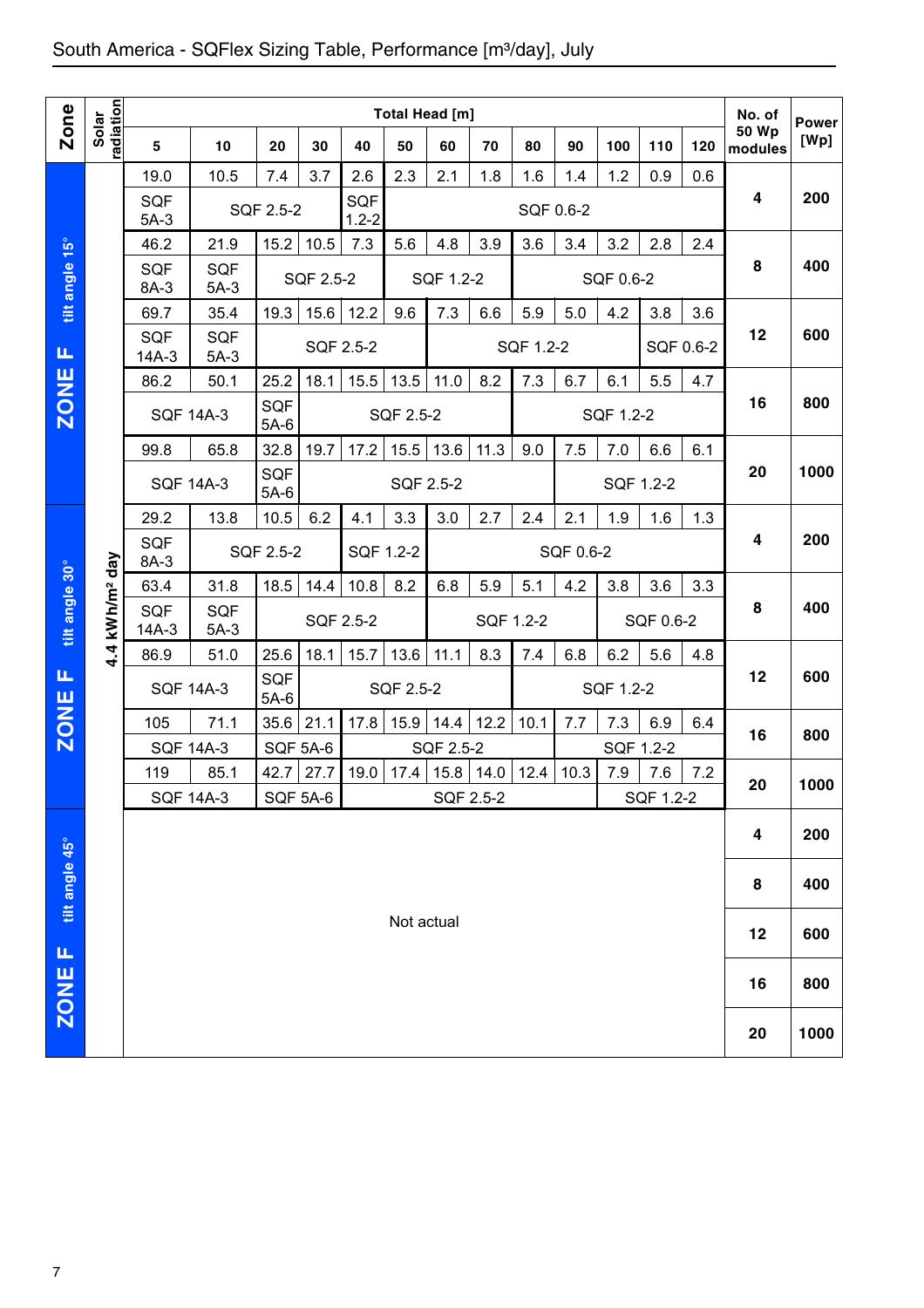|                       |                            |                                 |                      |                 |           |                  |            | Total Head [m] |           |           |           |           |           |                  | No. of                  | <b>Power</b> |
|-----------------------|----------------------------|---------------------------------|----------------------|-----------------|-----------|------------------|------------|----------------|-----------|-----------|-----------|-----------|-----------|------------------|-------------------------|--------------|
| Zone                  | radiation<br>Solar         | 5                               | 10                   | 20              | 30        | 40               | 50         | 60             | 70        | 80        | 90        | 100       | 110       | 120              | <b>50 Wp</b><br>modules | [Wp]         |
|                       |                            | 22.2                            | 11.8                 | 8.5             | 4.6       | 3.1              | 2.7        | 2.4            | 2.1       | 1.9       | 1.6       | 1.4       | 1.2       | 0.9              |                         |              |
|                       |                            | <b>SQF</b><br>$5A-3$            |                      | SQF 2.5-2       |           | SQF<br>$1.2 - 2$ |            |                |           | SQF 0.6-2 |           |           |           |                  | 4                       | 200          |
|                       |                            | 52.5                            | 25.7                 | 16.9            | 12.0      | 8.6              | 6.4        | 5.6            | 4.7       | 3.9       | 3.7       | 3.5       | 3.2       | 2.8              |                         |              |
| tilt angle 15°        |                            | <b>SQF</b><br>$14A-3$           | <b>SQF</b><br>$5A-3$ |                 | SQF 2.5-2 |                  |            | SQF 1.2-2      |           |           |           | SQF 0.6-2 |           |                  | 8                       | 400          |
|                       |                            | 76.7                            | 39.5                 | 20.3            | 16.9      | 13.9             | 11.1       | 8.7            | 7.2       | 6.6       | 5.8       | 5.1       | 4.3       | 3.8              |                         |              |
| $\sigma$              |                            | <b>SQF 14A-3</b>                |                      |                 |           | SQF 2.5-2        |            |                |           |           | SQF 1.2-2 |           |           | SQF<br>$0.6 - 2$ | 12                      | 600          |
|                       |                            | 93.3                            | 58.6                 | 29.2            | 19.1      | 16.5             | 14.6       | 12.6           | 9.8       | 7.7       | 7.2       | 6.7       | 6.2       | 5.6              |                         |              |
| <b>ZONE</b>           |                            |                                 | <b>SQF 14A-3</b>     | SQF<br>$5A-6$   |           |                  | SQF 2.5-2  |                |           |           |           | SQF 1.2-2 |           |                  | 16                      | 800          |
|                       |                            | 109                             | 74.2                 | 37.1            | 22.5      | 18.3             | 16.3       | 14.7           | 12.6      | 10.7      | 8.1       | 7.5       | 7.0       | 6.6              |                         |              |
|                       |                            |                                 | <b>SQF 14A-3</b>     | SQF 5A-6        |           |                  |            | SQF 2.5-2      |           |           |           |           | SQF 1.2-2 |                  | 20                      | 1000         |
|                       |                            | 33.4                            | 15.1                 | 11.5            | 7.1       | 4.6              | 3.8        | 3.3            | 3.0       | 2.7       | 2.4       | 2.2       | 1.8       | 1.6              |                         |              |
|                       |                            | <b>SQF</b><br>SQF 2.5-2<br>8A-3 |                      |                 |           | SQF 1.2-2        |            |                |           |           | SQF 0.6-2 |           |           |                  | 4                       | 200          |
|                       |                            | 69.6                            | 35.2                 | 19.5            | 15.8      | 12.1             | 9.5        | 7.3            | 6.6       | 5.8       | 4.9       | 4.2       | 3.8       | 3.6              |                         |              |
| tilt angle 30°        | 4.9 kWh/m <sup>2</sup> day | SQF<br>$14A-3$                  | <b>SQF</b><br>$5A-3$ |                 |           | SQF 2.5-2        |            |                |           | SQF 1.2-2 |           |           |           | SQF 0.6-2        | 8                       | 400          |
|                       |                            | 93.1                            | 58.2                 | 28.9            | 19.3      | 16.7             | 14.7       | 12.6           | 9.7       | 7.7       | 7.2       | 6.7       | 6.2       | 5.6              |                         |              |
| $\sigma$              |                            |                                 | <b>SQF 14A-3</b>     | SQF<br>$5A-6$   |           |                  | SQF 2.5-2  |                |           |           |           | SQF 1.2-2 |           |                  | 12                      | 600          |
| <b>ZONE</b>           |                            | 113                             | 78.3                 | 39.1            | 24.3      | 18.8             | 16.8       | 15.2           | 13.3      | 11.3      | 8.8       | 7.7       | 7.3       | 6.8              | 16                      | 800          |
|                       |                            | <b>SQF 14A-3</b>                |                      | <b>SQF 5A-6</b> |           |                  |            | SQF 2.5-2      |           |           |           |           | SQF 1.2-2 |                  |                         |              |
|                       |                            | 127                             | 90.5                 | 45.4            | 30.2      | 19.9             | 18.2       | 16.6           | 14.8      | 13.2      | 11.4      | 8.6       | 7.8       | 7.5              | 20                      | 1000         |
|                       |                            | <b>SQF 14A-3</b>                |                      | <b>SQF 5A-6</b> |           |                  |            |                | SQF 2.5-2 |           |           |           |           | SQF 1.2-2        |                         |              |
|                       |                            |                                 |                      |                 |           |                  |            |                |           |           |           |           |           |                  | 4                       | 200          |
|                       |                            |                                 |                      |                 |           |                  |            |                |           |           |           | 8         | 400       |                  |                         |              |
| ZONE G tilt angle 45° |                            |                                 |                      |                 |           |                  | Not actual |                |           |           |           |           |           |                  | 12                      | 600          |
|                       |                            |                                 |                      |                 |           |                  |            |                |           |           |           |           |           |                  | 16                      | 800          |
|                       |                            |                                 |                      |                 |           |                  |            |                |           |           |           |           |           |                  | 20                      | 1000         |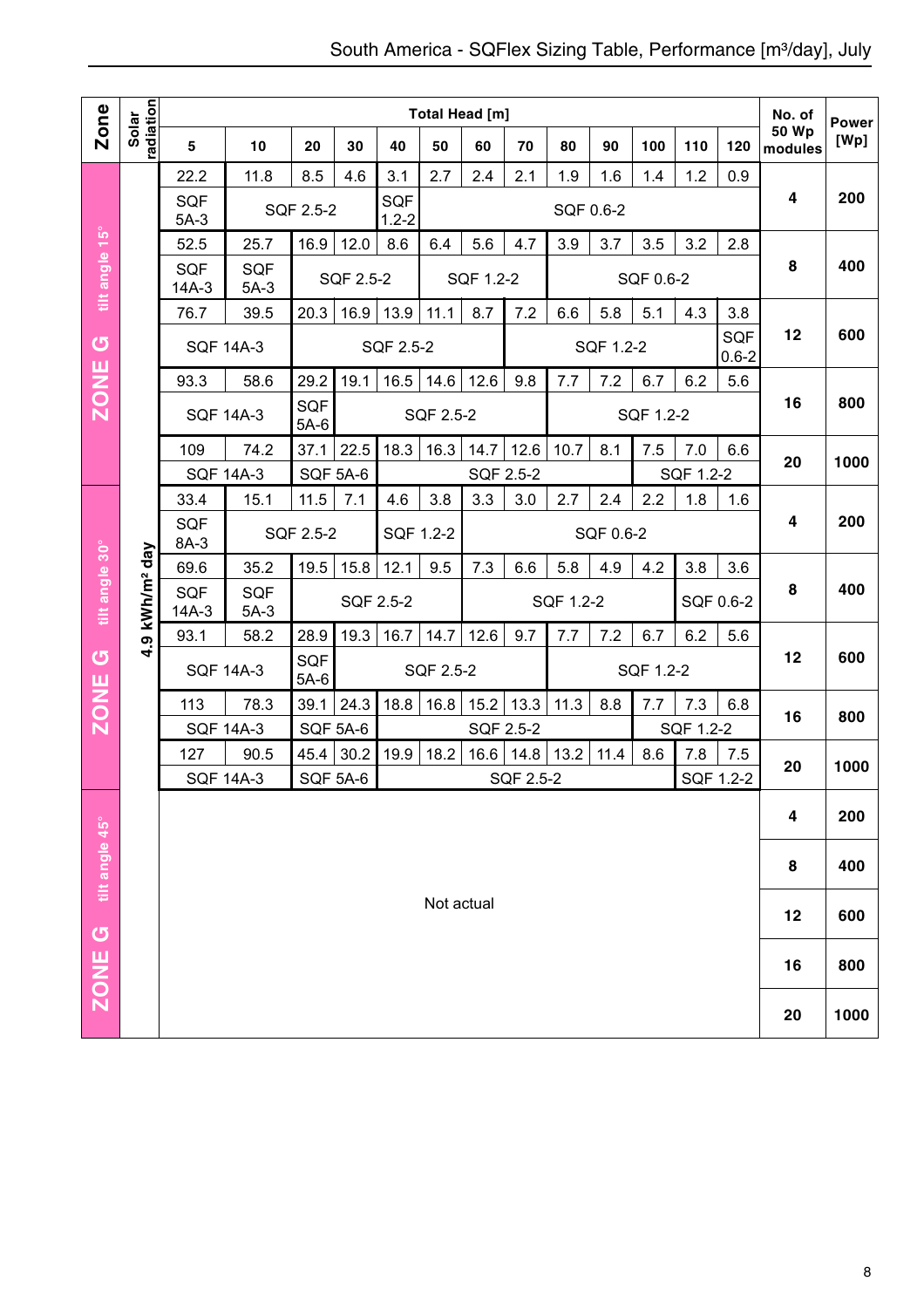|                |                        |                                                                                         |                      |                 |                 |                   |            | <b>Total Head [m]</b> |           |           |           |     |           |           | No. of                  | <b>Power</b> |
|----------------|------------------------|-----------------------------------------------------------------------------------------|----------------------|-----------------|-----------------|-------------------|------------|-----------------------|-----------|-----------|-----------|-----|-----------|-----------|-------------------------|--------------|
| Zone           | Solar<br>radiation     | 5                                                                                       | 10                   | 20              | 30              | 40                | 50         | 60                    | 70        | 80        | 90        | 100 | 110       | 120       | <b>50 Wp</b><br>modules | [Wp]         |
|                |                        | 26.8                                                                                    | 13.1                 | 9.9             | 5.6             | 3.8               | 3.1        | 2.8                   | 2.5       | 2.2       | 1.9       | 1.7 | 1.4       | 1.2       |                         |              |
|                |                        | <b>SQF</b>                                                                              |                      | SQF 2.5-2       |                 | SQF               |            |                       |           | SQF 0.6-2 |           |     |           |           | 4                       | 200          |
|                |                        | 8A-3<br>60.0                                                                            | 29.8                 | 18.2            | 13.6            | $1.2 - 2$<br>10.1 | 7.5        | 6.4                   | 5.5       | 4.7       | 3.9       | 3.7 | 3.5       | 3.2       |                         |              |
|                |                        | SQF                                                                                     | SQF                  |                 |                 |                   |            |                       |           |           |           |     |           |           | 8                       | 400          |
| tilt angle 15° |                        | $14A-3$                                                                                 | $5A-3$               |                 |                 | SQF 2.5-2         |            |                       | SQF 1.2-2 |           |           |     | SQF 0.6-2 |           |                         |              |
|                |                        | 83.8                                                                                    | 46.9                 | 23.6            | 18.0            | 15.2              | 12.9       | 10.3                  | 7.7       | 7.2       | 6.5       | 5.9 | 5.2       | 4.4       | 12                      | 600          |
| щ,             |                        | <b>SQF 14A-3</b>                                                                        |                      | SQF<br>$5A-6$   |                 | SQF 2.5-2         |            |                       |           |           | SQF 1.2-2 |     |           |           |                         |              |
| <b>ZONE</b>    |                        | 102                                                                                     | 67.2                 | 33.5            | 20.0            | 17.6              | 15.7       | 13.9                  | 11.6      | 9.2       | 7.6       | 7.2 | 6.7       | 6.2       |                         |              |
|                |                        | <b>SQF 14A-3</b>                                                                        |                      | SQF<br>$5A-6$   |                 |                   | SQF 2.5-2  |                       |           |           |           |     | SQF 1.2-2 |           | 16                      | 800          |
|                |                        | 118                                                                                     | 82.5                 | 41.3            | 26.4            | 19.0              | 17.3       | 15.5                  | 13.7      | 11.9      | 9.7       | 7.8 | 7.5       | 7.0       |                         |              |
|                |                        | <b>SQF 14A-3</b>                                                                        |                      | <b>SQF 5A-6</b> |                 |                   |            | SQF 2.5-2             |           |           |           |     | SQF 1.2-2 |           | 20                      | 1000         |
|                |                        | 36.6                                                                                    | 16.4                 | 12.5            | 7.9             | 5.1               | 4.3        | 3.6                   | 3.2       | 3.0       | 2.7       | 2.4 | 2.1       | 1.7       |                         |              |
|                |                        | <b>SQF</b><br>8A-3                                                                      |                      | SQF 2.5-2       |                 | SQF 1.2-2         |            |                       |           |           | SQF 0.6-2 |     |           |           | 4                       | 200          |
|                |                        | 74.4                                                                                    | 37.9                 | 20.6            | 16.9            | 13.1              | 10.4       | 8.0                   | 7.1       | 6.3       | 5.4       | 4.7 | 4.0       | 3.8       |                         |              |
| tilt angle 30° | kWh/m <sup>2</sup> day | SQF<br>$14A-3$                                                                          | <b>SQF</b><br>$5A-3$ |                 |                 | SQF 2.5-2         |            |                       |           |           | SQF 1.2-2 |     |           |           | 8                       | 400          |
|                | ഥ                      | 31.6<br>20.3<br>10.8<br>8.3<br>63.8<br>17.7<br>15.6<br>13.6<br>7.6<br>7.1<br>6.6<br>101 |                      |                 |                 |                   |            |                       |           |           |           |     | 6.1       |           |                         |              |
| œ              | ιó                     | <b>SQF 14A-3</b>                                                                        |                      | SQF<br>$5A-6$   |                 |                   |            | SQF 2.5-2             |           |           |           |     | SQF 1.2-2 |           | 12                      | 600          |
| <b>ZONE</b>    |                        | 121                                                                                     | 83.7                 | 41.9            | 26.6            | 19.7              | 18.0       | 16.0                  | 14.1      | 12.2      | 9.8       | 8.1 | 7.7       | 7.2       |                         |              |
|                |                        | <b>SQF 14A-3</b>                                                                        |                      |                 | <b>SQF 5A-6</b> |                   |            | SQF 2.5-2             |           |           |           |     | SQF 1.2-2 |           | 16                      | 800          |
|                |                        | 134                                                                                     | 95.1                 | 48.6            | 32.1            | 20.9              | 19.2       | 17.6                  | 15.7      | 14.0      | 12.3      | 9.4 | 8.3       | 7.7       | 20                      | 1000         |
|                |                        | <b>SQF 14A-3</b>                                                                        |                      |                 | <b>SQF 5A-6</b> |                   |            |                       | SQF 2.5-2 |           |           |     |           | SQF 1.2-2 |                         |              |
|                |                        |                                                                                         |                      |                 |                 |                   |            |                       |           |           |           |     |           |           | 4                       | 200          |
| tilt angle 45° |                        |                                                                                         |                      |                 |                 |                   |            |                       |           |           |           |     |           |           | 8                       | 400          |
|                |                        |                                                                                         |                      |                 |                 |                   |            |                       |           |           |           |     |           |           |                         |              |
|                |                        |                                                                                         |                      |                 |                 |                   | Not actual |                       |           |           |           |     |           |           | 12                      | 600          |
|                |                        |                                                                                         |                      |                 |                 |                   |            |                       |           |           |           |     |           |           | 16                      | 800          |
| <b>H 3NOZ</b>  |                        |                                                                                         |                      |                 |                 |                   |            |                       |           |           |           |     |           |           |                         |              |
|                |                        |                                                                                         |                      |                 |                 |                   |            |                       |           |           |           |     |           |           | 20                      | 1000         |
|                |                        |                                                                                         |                      |                 |                 |                   |            |                       |           |           |           |     |           |           |                         |              |
| 9              |                        |                                                                                         |                      |                 |                 |                   |            |                       |           |           |           |     |           |           |                         |              |